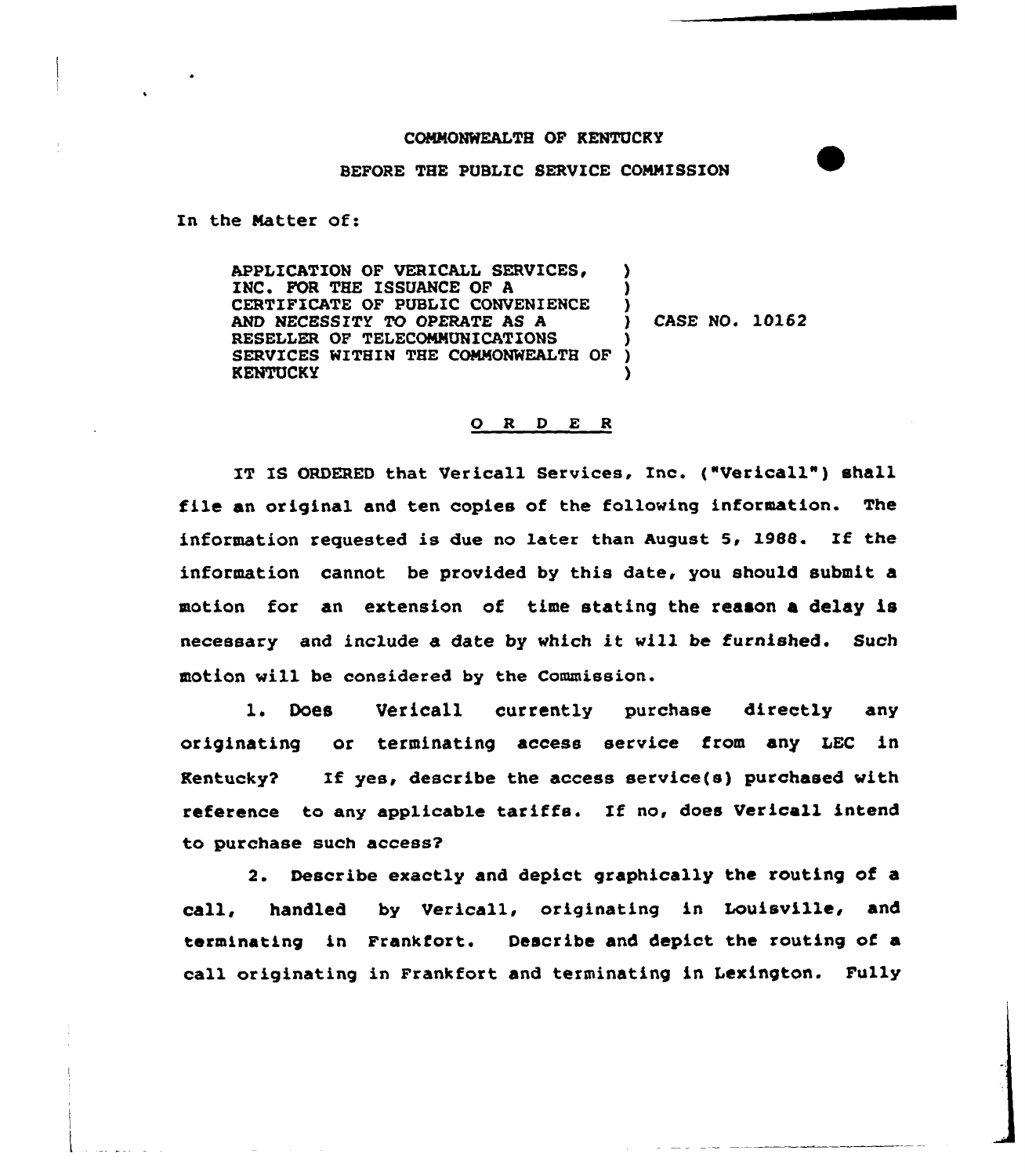explain how intrastate access charges would be paid by Verica11 for such calls. Xf a drop-link is used to provide operator intervention, include a description.

3. Describe any methods used by Vericall to ensure that calls billed to a telephone company calling card are properly validated. Describe any methods used by Vericall to ensure that calls billed to a third number are authorized.

4. Describe fully how Vericall responds to a request by an end-user to bill a call to 1) an AT&T calling card; 2) a BOC calling card; 3) a calling card issued by any other local exchange company! and 4) an OCC travel card, e.g., US Sprint Fon card, NCI calling card.

5. Describe fully how Vericall operator would handle a collect call, i.e., what information about Vericall is provided to the answering party who is asked to accept the charges. Explain the ability of Vericall, if any, to receive a request for operator assistance for an interLATA call on a 00- basis. Nay Vericall equipment or a Vericall customer's premises equipment be programmed to recognize a request for Vericall service on a 00basis, or through the use of some other access code?

6. Describe fully the method by which Vericall would handle a properly dialed 1) 0+ intraLATA call; 2) 0+ interLATA call; and 3) 0+ local call. Xf steps are taken to prevent the routing of certain of these calls to Vericall, please describe them.

7. Describe fully the ability of Vericall to handle a 0+ credit card or calling card call without operator involvement.

 $-2-$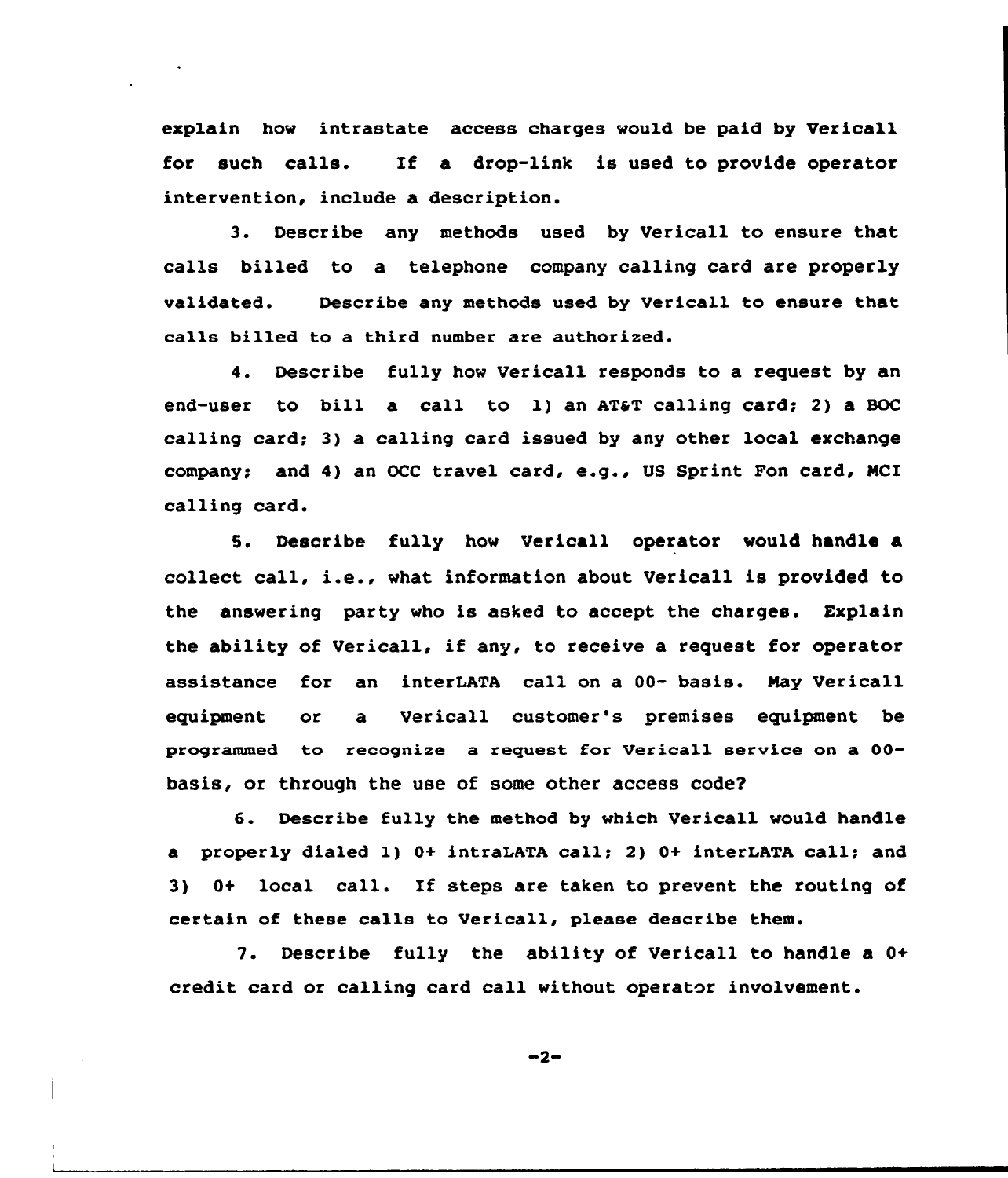Describe fully the method by which the called number and credit card or calling card number are obtained, stored and processed.

8. Provide a detailed schedule showing all charges which will be made and/or commission to be paid to Vericall's customers.

9. Provide a current list of Uericall customers within Kentucky.

 $\|$ 

10. Provide the date at which Vericall began providing intrastate service vithin Kentucky, if such service has been provided.

11. Provide written records shoving every intrastate call within Kentucky accepted, completed and rated by Vericall. Such records should disclose the originating and terminating number of each call, and should be organized by customer name. For each Kentucky Vericall customer, a chronological list. of calls should be provided. The total charge for each call, including any "LOCation Surcharge" should be shovn.

12. For the calls described in response to question tvo, provide a thorough explanation of the charges Vericall must pay to the carrier(s) transporting the call. Assume that each call is <sup>3</sup> minutes in duration, and provide the transport costs to Vericall for a call originating: at  $9:00$  a.m.; at  $9:00$  p.m.; and at  $11:00$ p.m. <sup>A</sup> proper response to this question will include costs for six calls (i.e., three from Louisville to Frankfort and three from Frankfort to Lexington).

 $-3-$